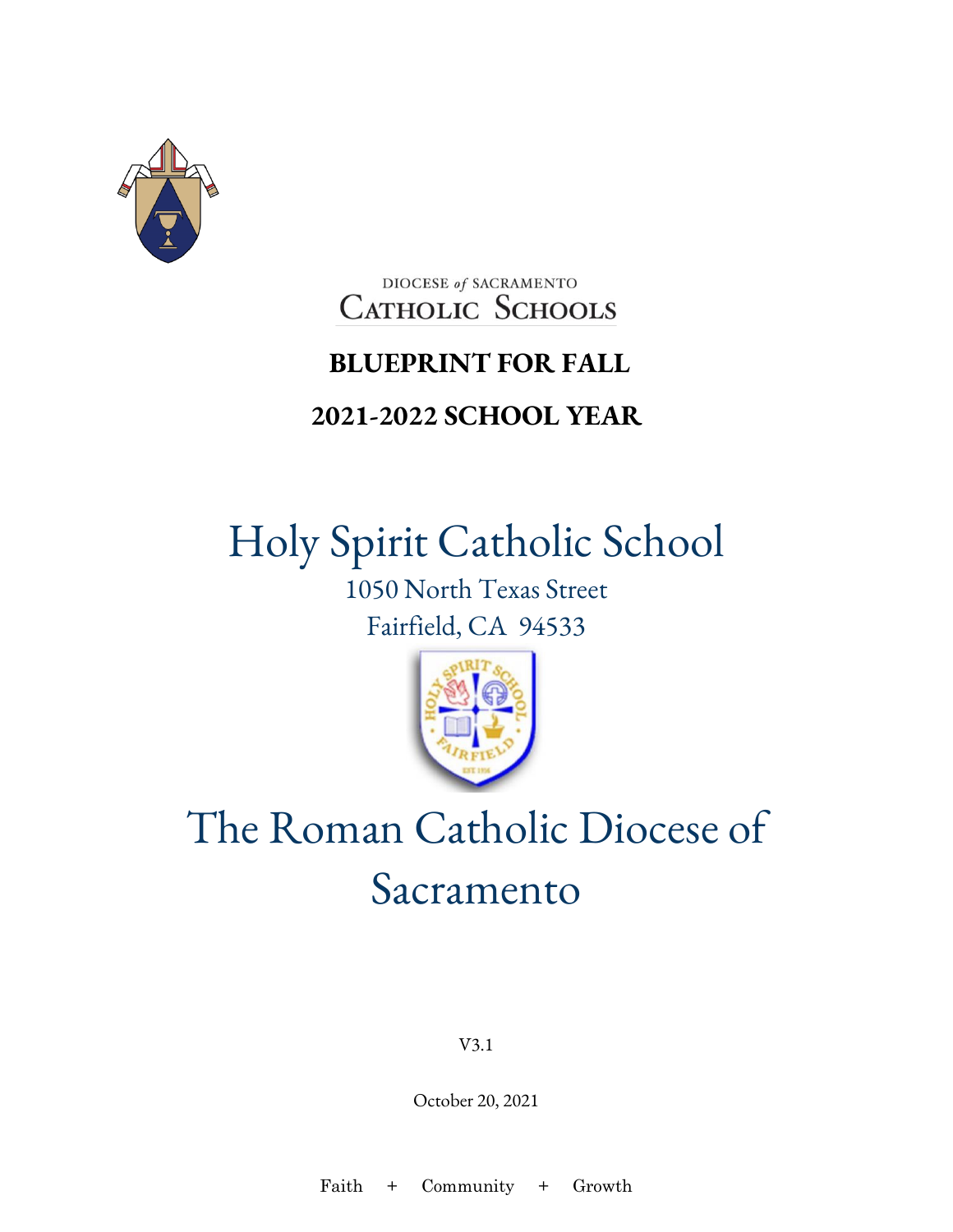### **INTRODUCTION**

Our schools responded heroically to the challenge of Covid-19, keeping students on campus while taking significant steps to mitigate the disease's spread. Our safety plan is currently in its tenth iteration since July 2020. This updated document aims to create an expectation of what the coming year holds. While we embrace a less restrictive environment, the safety and well being of our students and staff remain our top priority.

Our priorities remain:

- 1. **Safety:** Our overall risk has been reduced because adults and students 12 and older have had the opportunity to be vaccinated. We will continue to manage our risk.
- 2. **Hygiene:** We will continue to emphasize robust hygienic practice.
- 3. **Presence:** Keeping school open daily. We do not want to burden parents with challenging schedules that prevent them from working a full workday - we want our students at school in-person.
- 4. **Growth:** Despite limitations, we want our children to continue their academic progress at grade level in their faith and all core academic standards.
- 5. **Distance options:** We have launched our Catholic Online School, Blessed Sacrament Online Academy which allows any family who desires to continue with independent, distance learning the opportunity to do so. The distance school is a full-fledged online school independent of the local parish school. For more information please visit the website here: [Blessed Sacrament Online Academy](https://www.scd.org/schools/online)

We have written this document specifically for our school environments, and we expect it to evolve as the public health situation changes. The school principal will share any updated documents on the school website and through the school information system.

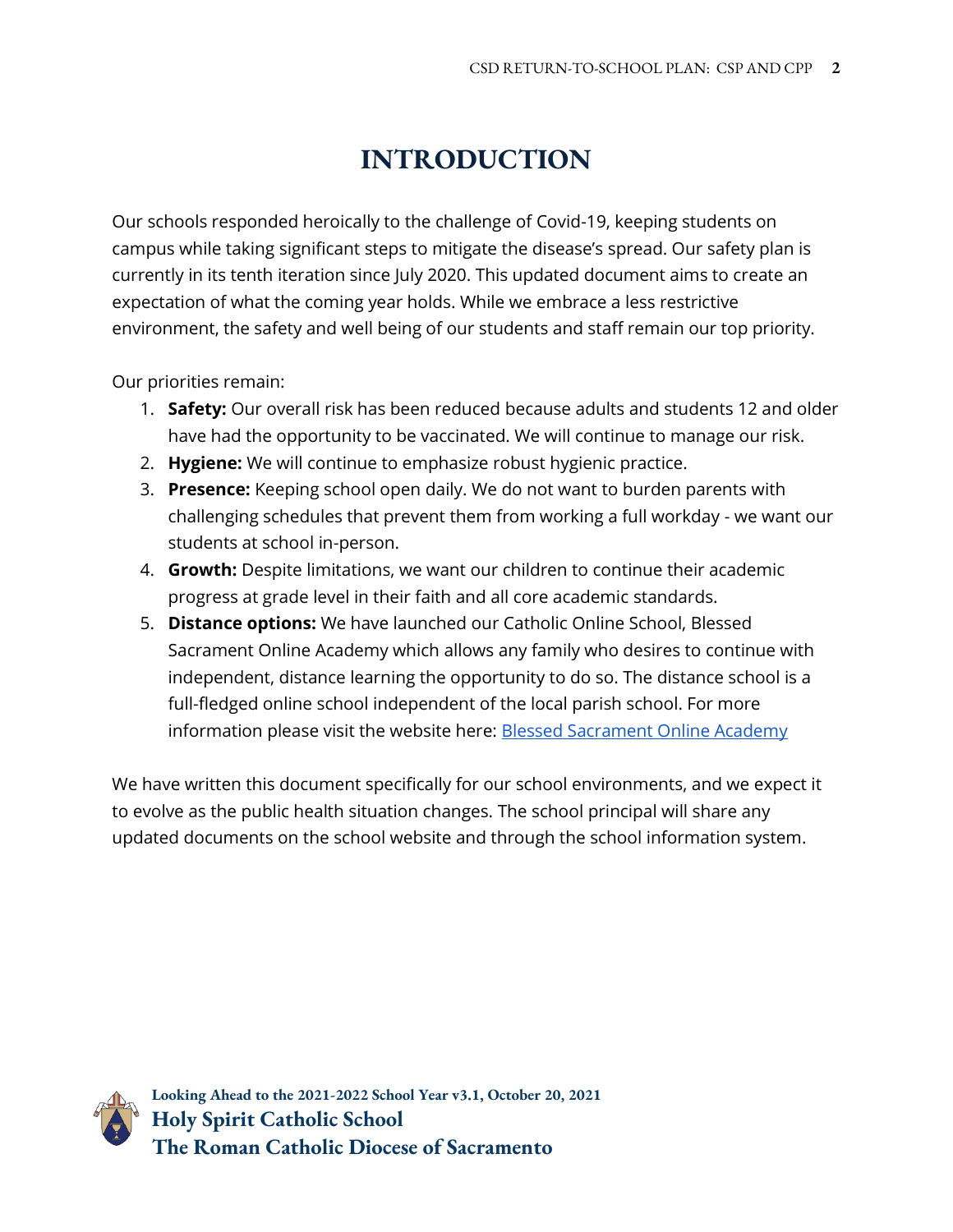### **COVID-19 PREVENTION PROGRAM**

# **Layers of Safety: Infection Mitigation Strategies**

For the past year, we have offered a variety of mitigation strategies working in unison to reduce our risk of exposure and transmission of Covid-19 on campus. We have effectively applied all recommended strategies, as well as our own novel strategies (such as behavioral screening), at our schools this past year. As Covid-19 rates of spread increased, we layered on the strategies. It is our hope that as people get vaccinated or recover from infection, and Covid-19 wanes, it stands to reason that we can move to less-intrusive interventions.

The new [CDPH Guidelines for the 2021-2022 School](https://www.cdph.ca.gov/Programs/CID/DCDC/Pages/COVID-19/K-12-Guidance-2021-22-School-Year.aspx) year affirm this approach and at the same time, allow for our school sites to have a less restrictive environment as we move forward.

# **Vaccination**

CDPH strongly recommends that all persons eligible to receive COVID-19 vaccines receive them at the first opportunity.

All Catholic school employees who desired a Covid-19 vaccine have had access to one. Though we are not mandating vaccination, we will not make special accommodations for employees who choose not to receive them; in other words, this plan is predicated upon a vaccinated teaching force or society achieving herd immunity. Though we are not currently mandating vaccination for employees in the hope that we will reach herd immunity before that step is necessary, we will review this policy if faced with new mutations or other changes that may require a mandatory vaccination strategy.

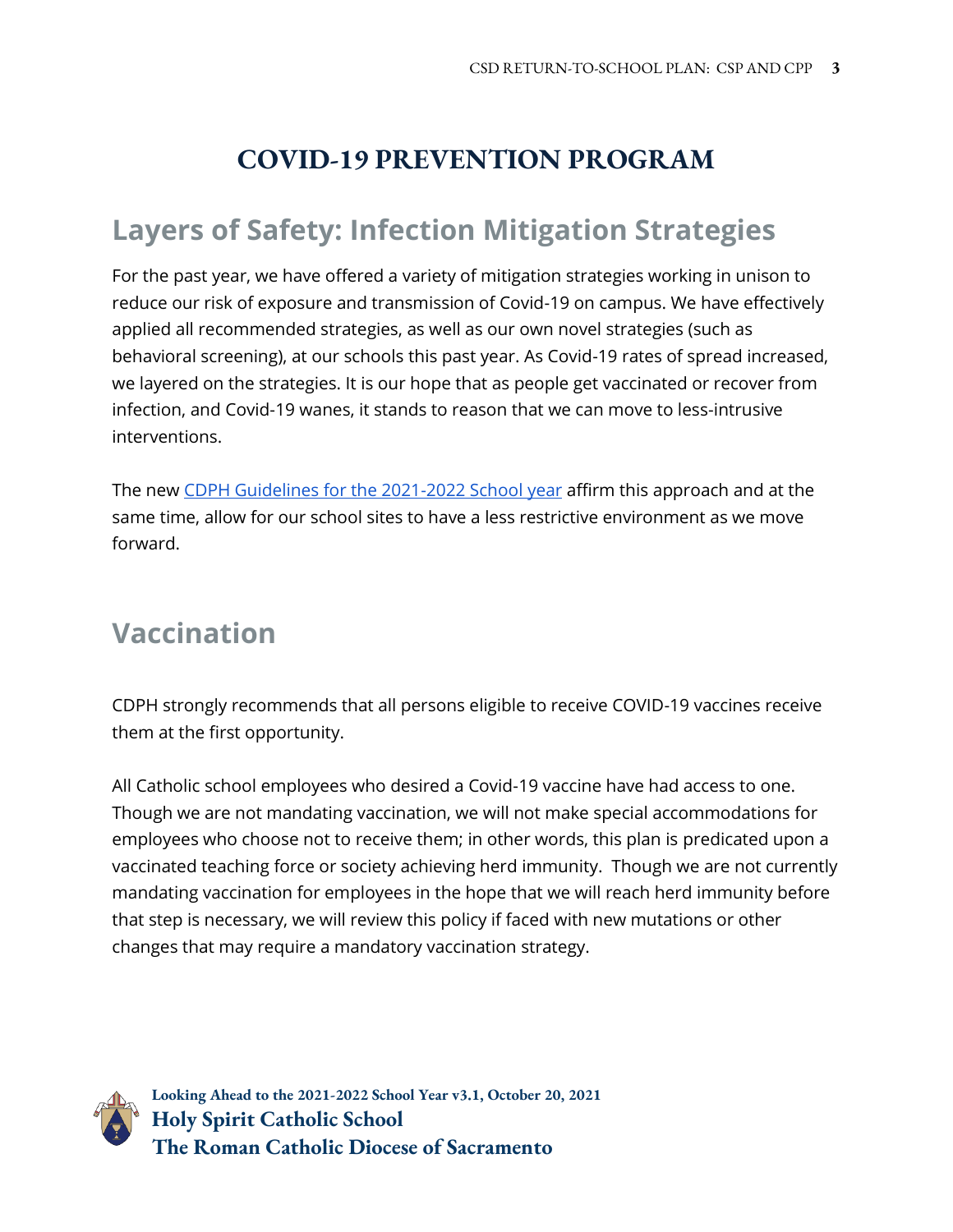In addition to vaccines required for school entry, CDPH strongly recommends that all students and staff be immunized each autumn against influenza unless contraindicated by personal medical conditions, to help:

- Protect the school community.
- Reduce demands on health care facilities.
- Decrease illnesses that cannot be readily distinguished from COVID- 19 and would therefore trigger extensive measures from the school and public health authorities.

# **Antigen Screening**

● Our schools may require employees and students wishing to return to campus to undergo antigen screening at a place, time, and frequency as designated by the Catholic School Department, in collaboration with our advisors and county health departments.

# **Social Distancing**

Recent evidence indicates that in-person instruction can occur safely without minimum physical distancing requirements when other mitigation strategies (e.g., masking) are implemented.

- We will continue to encourage outdoor play and activities (masks required), and we will encourage all persons on campus to continue to practice social distancing.
- Close contact interactions (to determine contact tracing) are considered less than 6ft and longer than a cumulative total of 15 minutes or more over a 24-hour period.
- Grade Level Groups are considered close contacts even with distancing given prolonged indoor exposure.
- We encourage the continued use of signage throughout campus to support social distancing and proper hygiene norms.

# **Classroom Plans**

● Windows will be opened for proper ventilation.

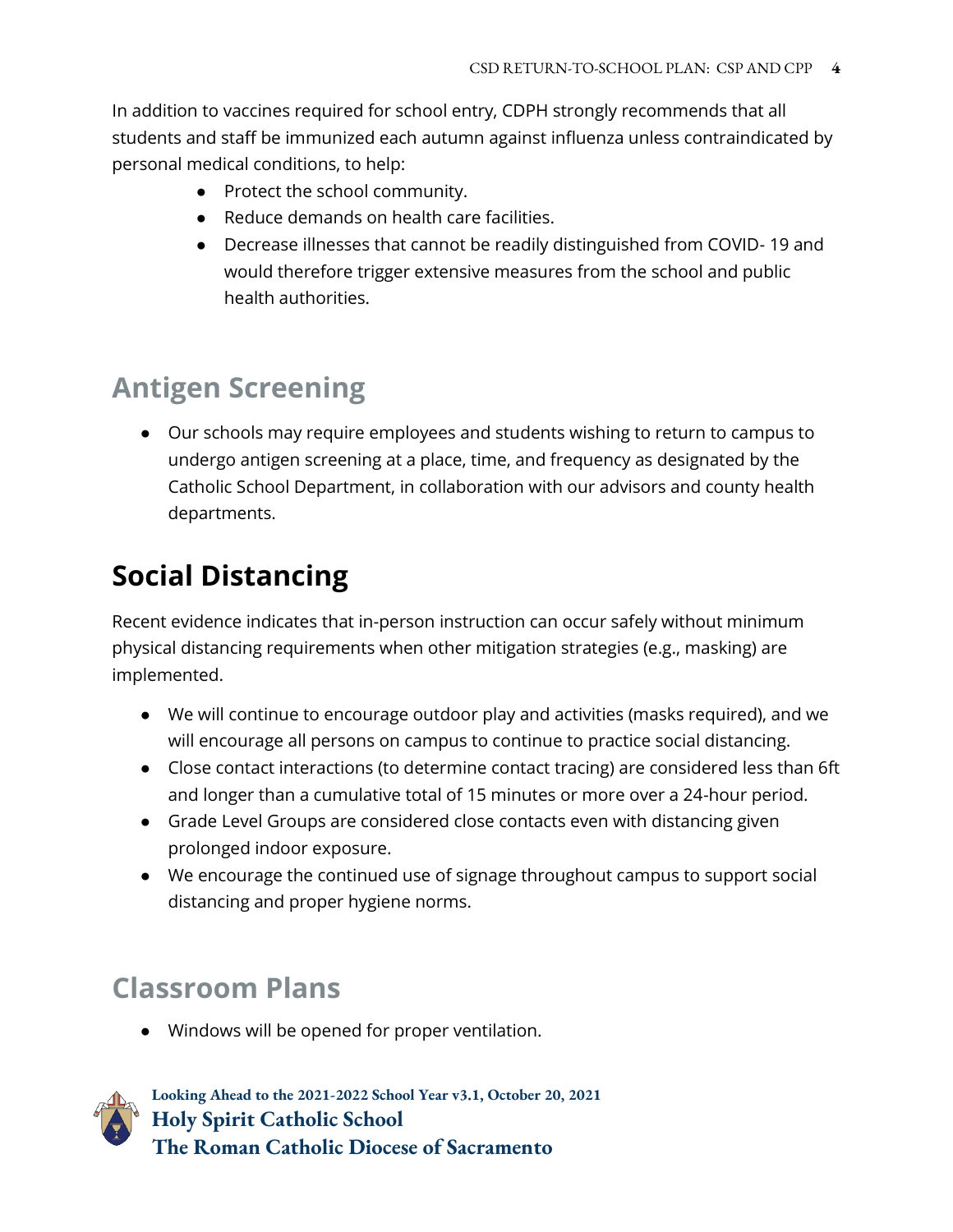- Students have their own supplies, water bottle, cleaning materials, and hand sanitizer.
- Shared spaces are cleaned regularly.
- Teachers will utilize outdoor space as much as possible.

### **Screening**

- Students and staff should conduct an at-home, daily self-check and temperature check before they come to campus. Temperatures need to remain below 100.4 degrees Fahrenheit.
- Should symptoms present themselves, school employees may all function as designated screeners for students and non-employees. The principal or school office staff may serve as screeners for faculty and staff if a third-party screener is required.
- During the day, any person experiencing or showing symptoms will report to the office for screening.
- If a staff member already at school shows symptoms described above, a supervisor will allow them to go home without penalty for that day.
- The school principal and/or contact tracers shall update the Catholic School Department Executive Assistant and the school's county department of public health every Monday morning regarding confirmed COVID-19 cases amongst staff and students from the previous week.

# **Personal Protective Equipment (PPE)**

PPE is not a substitute for social distancing or proper handwashing. In addition to using PPE, please remember to:

- Wash your hands often with soap and water for at least 20 seconds. Use hand sanitizer with at least 60% alcohol if soap and water are not available.
- Avoid touching your eyes, nose, and mouth.

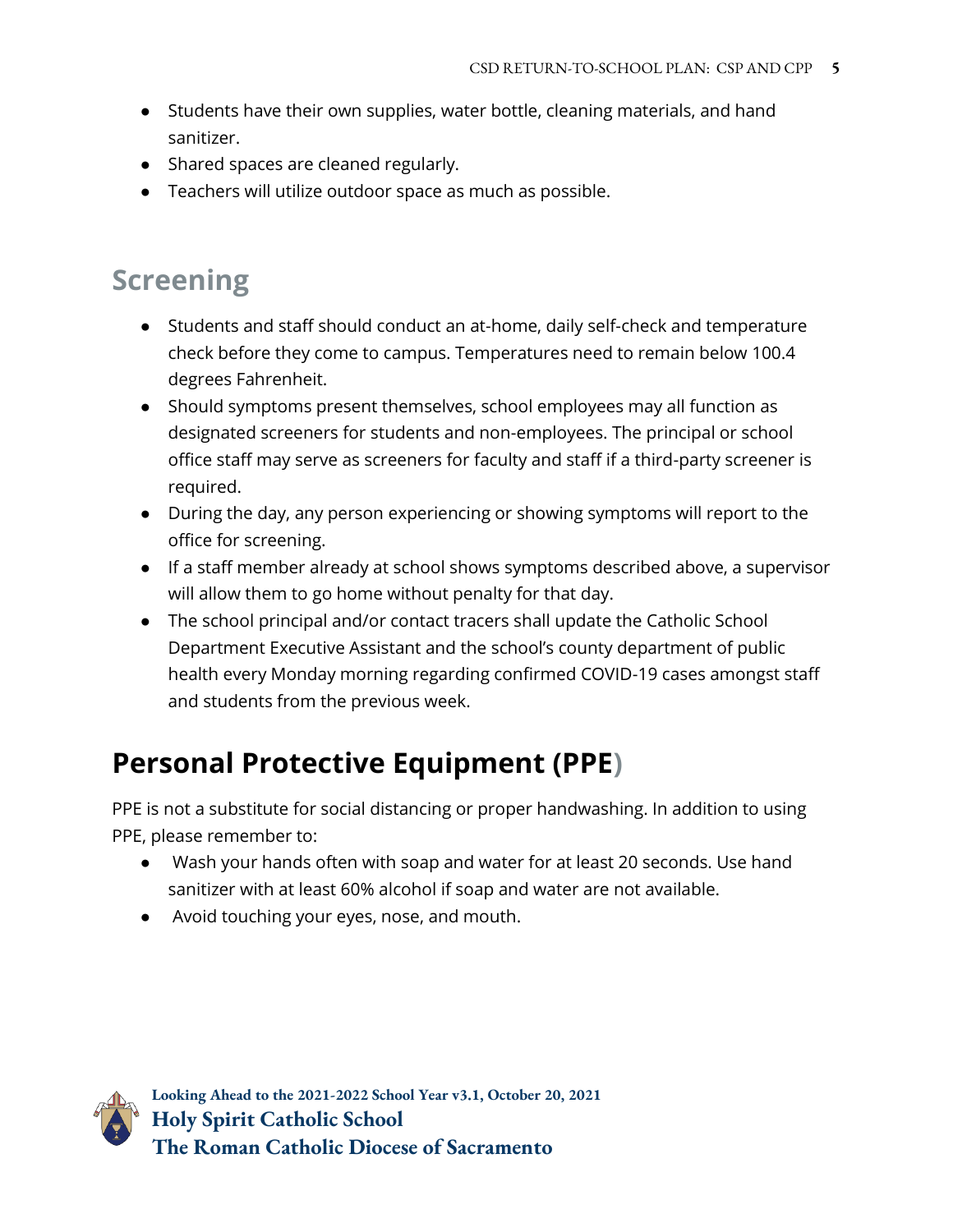### **Face Coverings**

We will continue to comply with CDPH and county guidelines on the use of face coverings. The CDPH order may be found [HERE.](https://www.cdph.ca.gov/Programs/CID/DCDC/Pages/COVID-19/Requirement-for-Universal-Masking-Indoors-at-K-12-Schools.aspx)

#### **FACE COVERINGS FOR EMPLOYEES**

- Adults in K-12 school settings are required to mask when sharing indoor and outdoor spaces with students.
- N-95 masks are more effective than cloth masks.
- Personal hygiene, social distancing, and frequent cleaning efforts are critical parts of employee protection.

#### **FACE COVERINGS FOR STUDENTS**

a. Masks are not optional outdoors for all in K-12 school settings.

b. K-12 students are required to mask indoors and outdoors, with no exemptions.

c. A face covering will be provided to students who inadvertently fail to bring a face covering to school to prevent unnecessary exclusions.

d. Students who refuse to wear a mask on campus will be isolated from other individuals, a parent/guardian will be called to pick up the student. The student may return once a proper face mask/cover is worn.

### **Staff Training and Family Education**

### Delivering Instruction

- Principals will present the plan to their communities and make themselves available for questioning.
- Teachers will provide initial and routine instruction in mitigation strategies and health practices to their students in keeping with all provisions of this protocol.
- Schools will inform the community of changes to this plan via their information system (School Speak) and post the updated plan or a link to the diocesan portal website on the school website.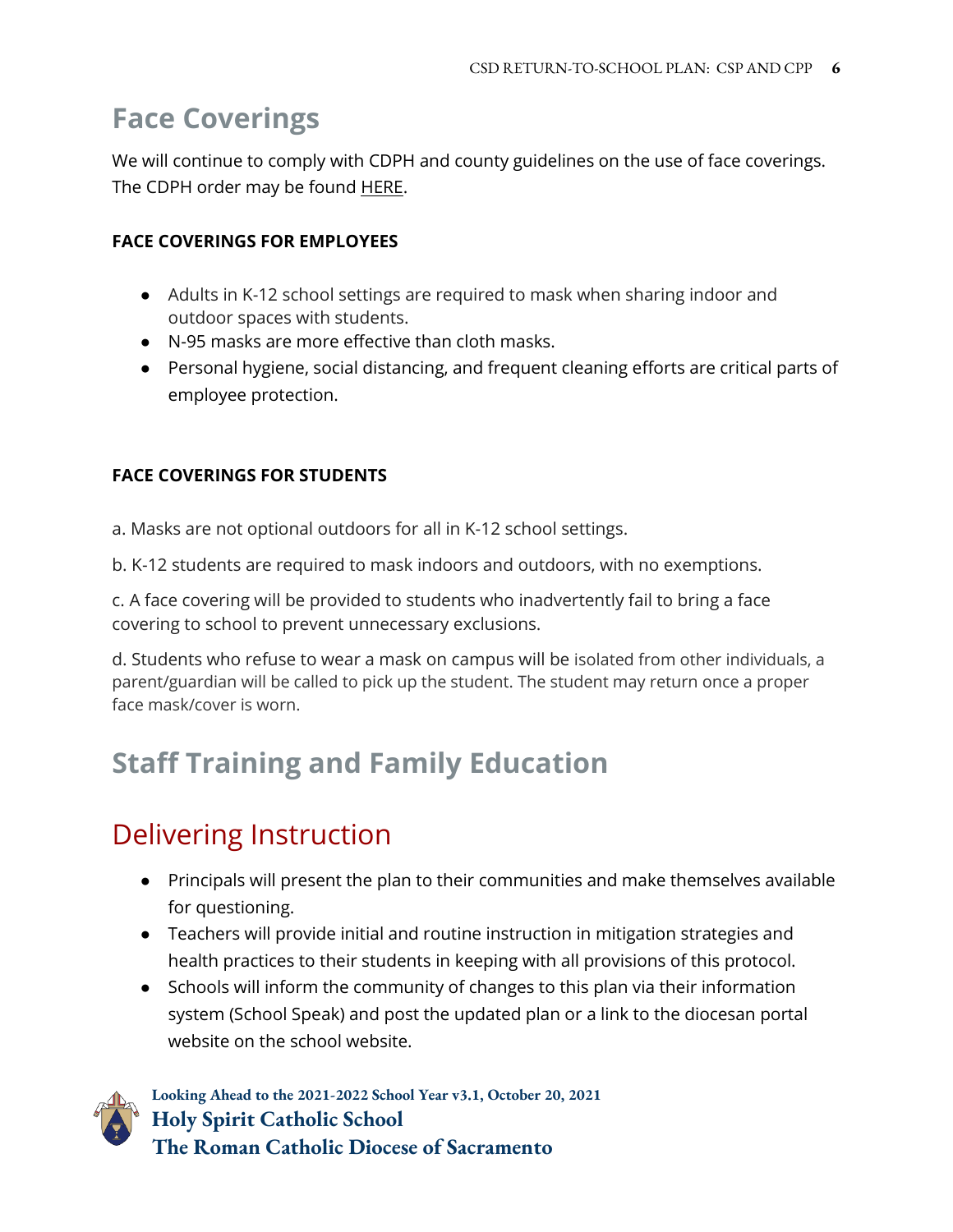## Cleaning & Disinfection Routine

● We will continue to maintain a high level of hygiene on campus. Students will continue to routinely clean and disinfect their desks and materials.

# Healthy Hygiene Practices

Reducing the risk of exposure to COVID-19 by proper personal hygiene practices and disinfection is a critical part of ensuring student and staff safety.

- Staff and families will be trained and educated in sanitation and hygiene instruction through training if needed and review of protocols.
- [Cleaning hands at key times](https://www.cdc.gov/handwashing/when-how-handwashing.html) with soap and water for at least 20 seconds or an alcohol-based hand sanitizer with at least 60% alcohol if soap and water are not readily available is essential.
- Build time into daily routines for students and staff to wash hands.
- Families will be constantly reminded to maintain hygiene and distancing when necessary at home and in the community.

# Visitor & Volunteer Protocols

Volunteers on campus must wear a mask and must provide proof of vaccination. If a

person is not volunteering, they will not be permitted to be on campus.

### Food

a. Maximize physical distance as much as possible while eating (especially indoors). Arrange for eating outdoors as much as feasible.

b. Clean frequently touched surfaces. Surfaces that come in contact with food should be washed, rinsed, and sanitized before and after meals.

c. Given very low risk of transmission from surfaces and shared objects, there is no need to limit food service approaches to single use items and packaged meals. However, our lunch program, Choice Lunch will provide pre-packaged meals to students.

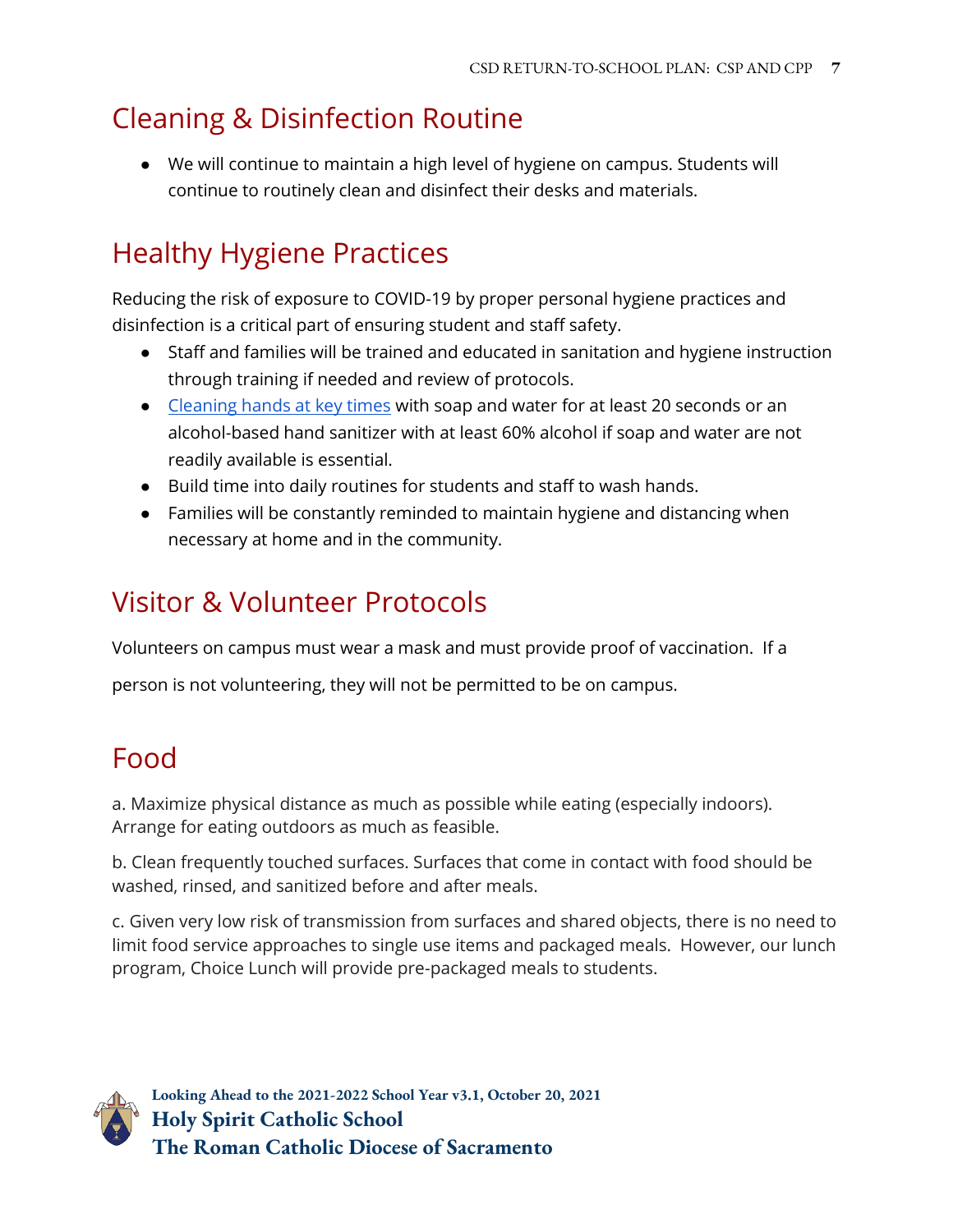# Travel Restrictions

Our focus will be on behaviors and not the act of travel itself. We reserve the right to ask community members to quarantine if they have traveled to regions which are documented hotspots, so please be prepared for a revisiting of this policy.

# **COVID Symptoms and Case Response**

#### **Definitions**

A **close contact** is defined as a person who is less than 6 feet from a case for more than 15 minutes. An entire group is considered a contact if they have shared time indoors, even with distancing.

### Contact Tracers

- The school has a designated employee who is a contact tracer whose name is on file with the Catholic School Department and County Health.
- Contact tracers must be trained either by the county within which the school resides or take one of the following courses on contact tracing:
	- Webinar-Based as recommended by the CDC: [https://www.cdc.gov/coronavirus/2019-ncov/php/contact-tracing/general](https://www.cdc.gov/coronavirus/2019-ncov/php/contact-tracing/general-training-modules.html)[training-modules.html](https://www.cdc.gov/coronavirus/2019-ncov/php/contact-tracing/general-training-modules.html)
	- Coursera Option: [https://www.coursera.org/learn/contact-tracing-for-covid-](https://www.coursera.org/learn/contact-tracing-for-covid-19)[19](https://www.coursera.org/learn/contact-tracing-for-covid-19)

### Symptoms

**Our symptom checklist distinguishing between high-risk and low-risk symptoms remains the same**. Parents or Guardians are expected to check their student for symptoms before arriving at school. Teachers will take the temperature of each child at the door of their classrooms each day.Due to the contagious nature of COVID-19 and its variants the following symptoms must be taken seriously. Should any staff member or student feel ill for any reason we ask that they please stay home and get tested for COVID-19.

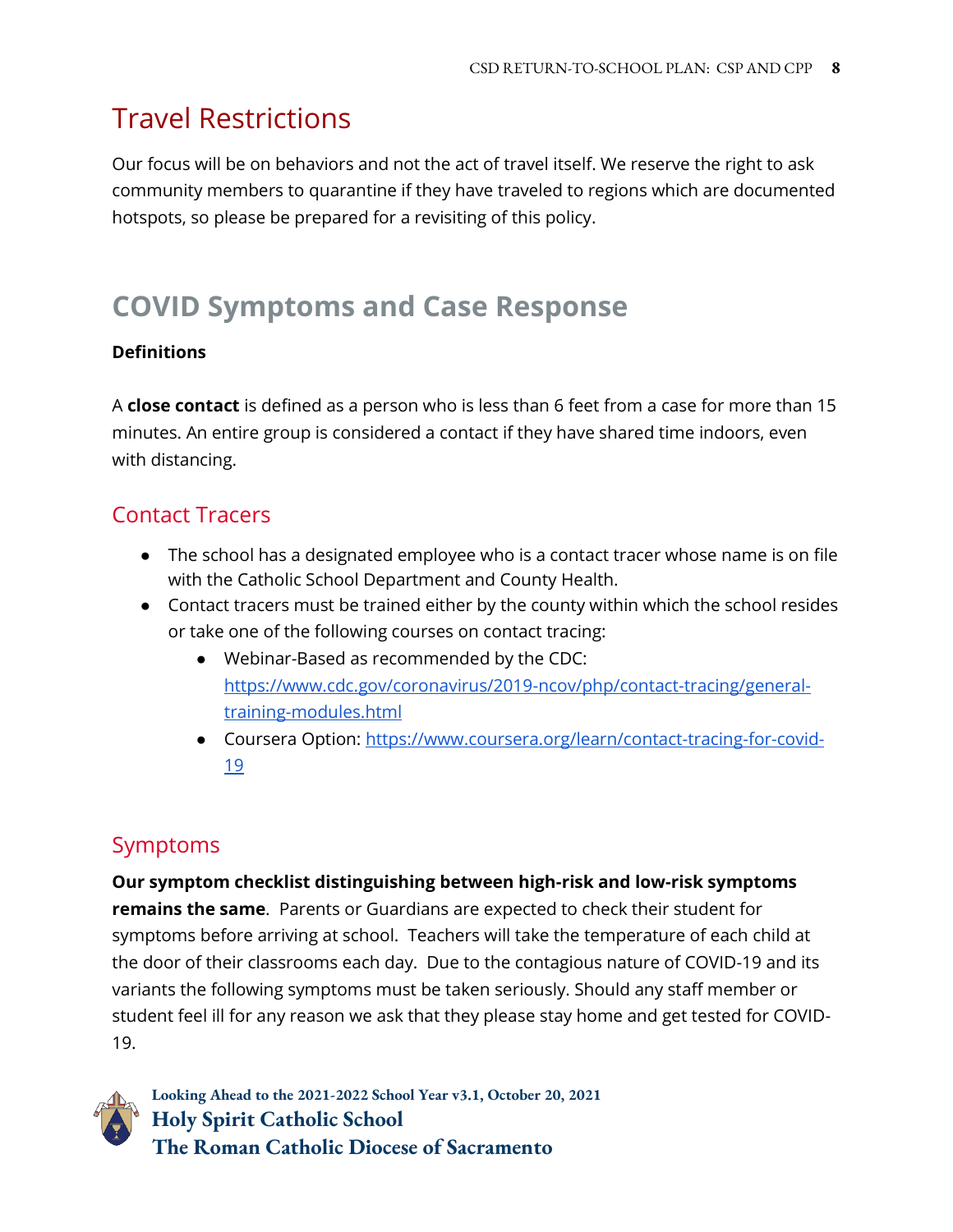#### **Students**

- Fever of 100.4 degrees or higher;
- Sore throat:
- New uncontrolled cough that causes difficulty breathing (for students with chronic allergic/asthmatic cough, a change in their cough from baseline);
- Diarrhea, vomiting, or abdominal pain;
- New onset of severe headache, especially with a fever.
- (If a student is exhibiting symptoms refer to student health history form)

#### **Adults**

- Fever of 100.4 degrees or higher;
- Chills;
- Cough;
- Shortness of breath/ difficulty breathing; Fatigue;
- Muscle or body aches;
- Headache;
- New loss of taste or smell;
- Sore throat;
- Congestion or runny nose;
- Nausea or vomiting; Diarrhea

### **Testing**

- Any student or staff person with symptoms not explained by another non-infectious condition diagnosed by a medical professional needs to be tested for COVID-19.
- Per this directive, symptomatic individuals must be tested within 48 hours of symptom onset, and provide test results within 72 hours.
- If the medical provider for the individual with symptoms cannot guarantee a 72 hour turnaround in test results, the symptomatic individual must seek out a different lab.
- The school principal should be notified immediately of a positive or negative result.

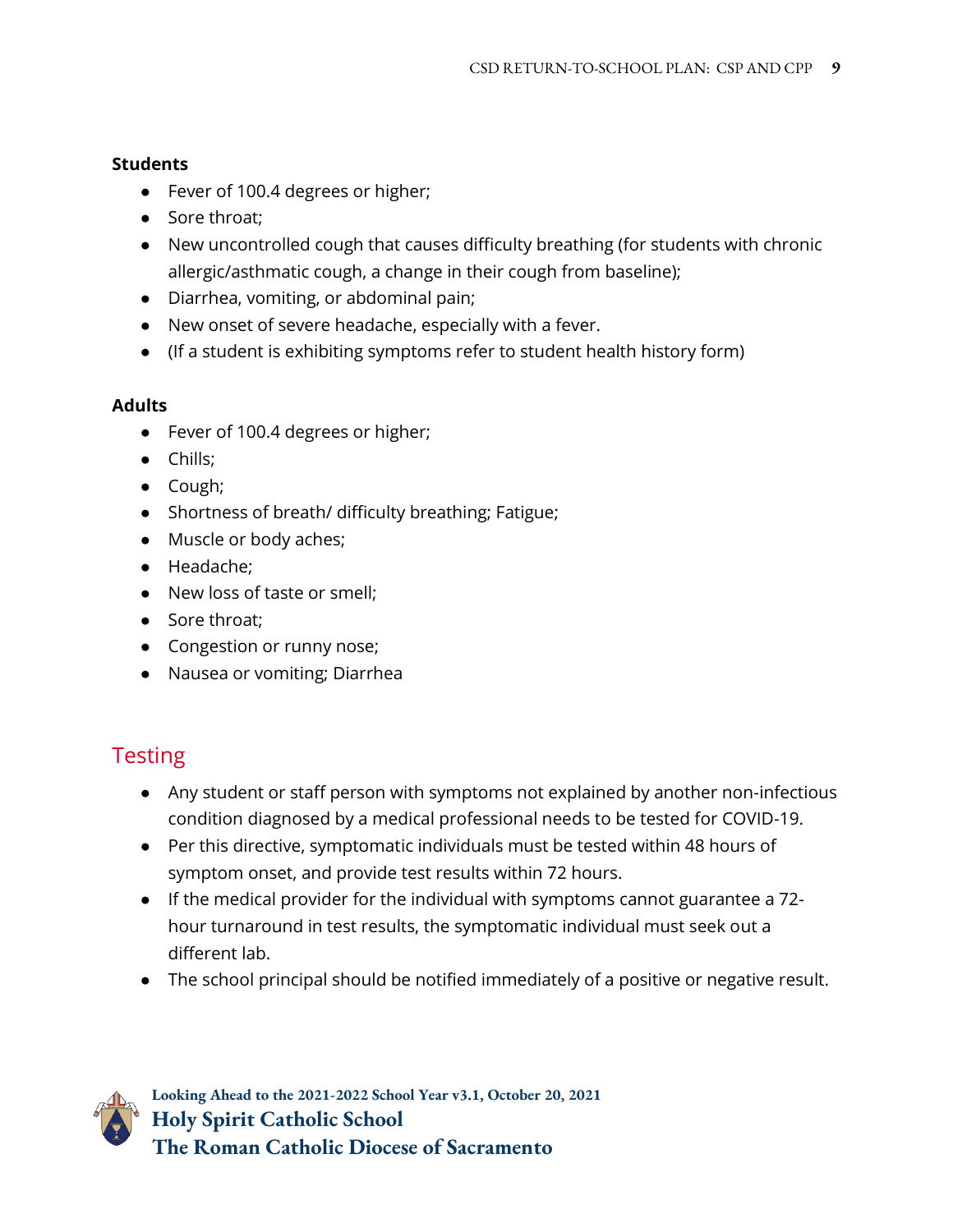*Parents and students are responsible for the cost of their own testing, unless the school directs an entire cohort to get tested at a designated site.* 

### Employee Testing

For local testing information, visit https://lhi.care/covidtesting

### Quarantine and Isolation

Students and staff who test positive for the virus that causes COVID-19, take the following steps to protect others regardless of COVID-19 vaccination status: [Isolate at home](https://www.cdc.gov/coronavirus/2019-ncov/if-you-are-sick/isolation.html) and isolate away from others for at least 10 days.

- If you do not have any symptoms, you should still [isolate yourself at](https://www.cdc.gov/coronavirus/2019-ncov/if-you-are-sick/isolation.html) [home](https://www.cdc.gov/coronavirus/2019-ncov/if-you-are-sick/isolation.html) for at least 10 days.
- If you develop symptoms, continue to isolate for at least 10 days after symptoms start as long as symptoms have improved, and no fever is present for at least 24 hours without use of fever-reducing medications.
- Contact your healthcare provider as soon as possible if you are more likely to get very sick because of being an older adult or having [underlying medical](https://www.cdc.gov/coronavirus/2019-ncov/need-extra-precautions/people-with-medical-conditions.html)  [conditions](https://www.cdc.gov/coronavirus/2019-ncov/need-extra-precautions/people-with-medical-conditions.html) or if your symptoms get worse.

*A close contact is defined as someone within 6ft of a COVID positive person for more than 15 minutes over a 24 hour period (indoors or outdoors). An entire group is considered a contact, if they have shared time indoors, even with distancing.*

#### ● **Close Contact at School: ADULT**

- Any adult who is not vaccinated and has been exposed at school to a COVID positive person, must quarantine for 10 days. Adults are not eligible for modified quarantine.
- Any adult who is vaccinated and not symptomatic may return to campus. COVID testing is recommended.
- Any adult who is vaccinated and symptomatic must get COVID tested. If positive, quarantine for 10 days from symptom onset.

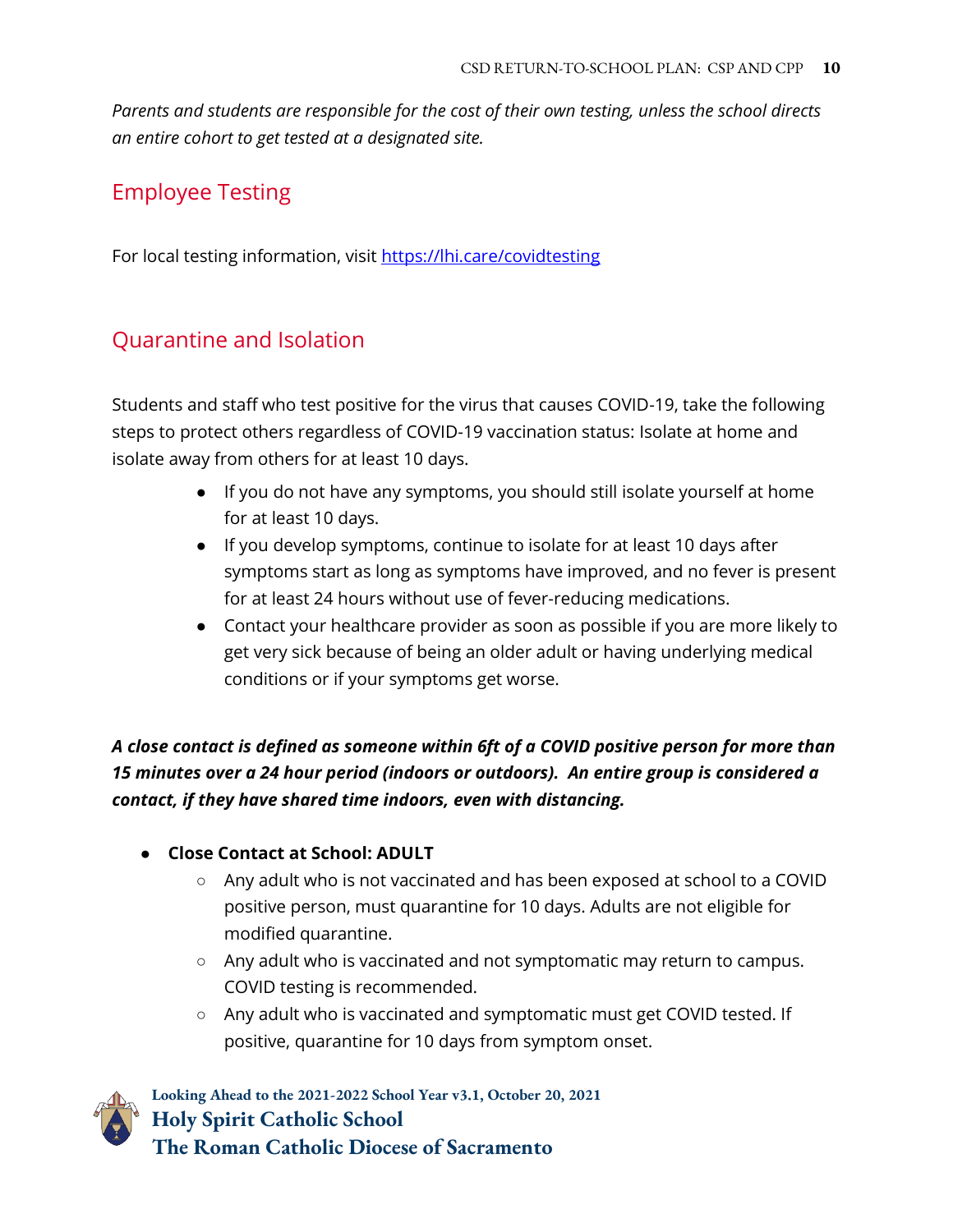#### ● **Close Contact at School: STUDENT**

- $\circ$  If the exposed student and the COVID positive student were both wearing masks during the exposure, the student must do one of the following:
	- 1. Modified quarantine
	- 2. Quarantine

May end either quarantine after Day 7 if a negative test is collected after Day 5 of exposure.

#### ● **Close Contact Outside of School**

- If the student or staff member lives with the person who has COVID
	- Test for COVID. Quarantine for ten days. Not eligible for modified quarantine.
- If the student or staff member does not live with the person who has COVID
	- If vaccinated with no symptoms, may return to campus.
	- If vaccinated with symptoms, test for COVID. Quarantine for ten days from symptom onset. Not eligible for modified quarantine
	- If not vaccinated, quarantine for 10 days from last exposure. Test for COVID. Not eligible for modified quarantine. May end quarantine after Day 7 if a negative test that was taken after Day 5 post-exposure. If ongoing exposure is occurring in the home, the quarantine period may need to be extended.

#### ● **Modified Quarantine**

- $\circ$  Remember that modified quarantine is a new exemption to full quarantine that allows students who would otherwise be in full quarantine to attend class if their exposure was mask-on-mask in a school setting. Modified quarantine is only allowed for students, not adults. To participate in modified quarantine, students must:
	- Be asymptomatic
	- Continue to appropriately mask, as required
	- Undergo at least twice a week testing during the 10-day quarantine
	- Continue to quarantine for all extracurricular activities at school, including sports, and activities within the community setting.
- Students unwilling or unable to meet all of these conditions must complete full quarantine (which means schoolwork will be provided to them during this time.)

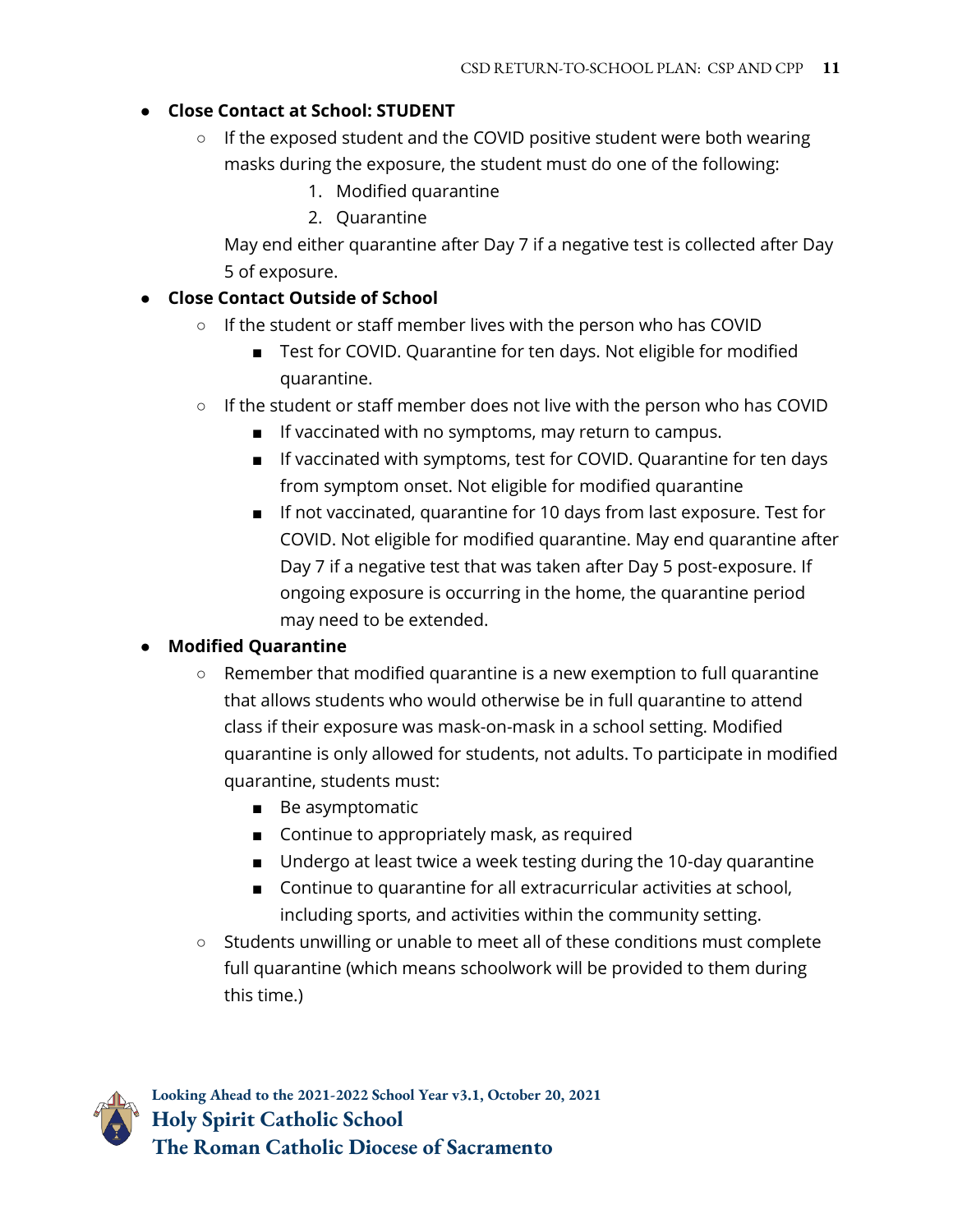○ The principal or the Solano Department of Public Health, may require a full quarantine of an entire class. In this case, work will be provided.

#### **Virtual Academy**

The Diocese of Sacramento will offer a dedicated virtual academy for any family opting for remote learning for their student. Our traditional parochial elementary schools will not offer dual delivery of instruction (ie, in-person and online simultaneously) and instead will focus on in-person instruction.

#### **Distance Learning**

If a grade level group (entire class) must quarantine for a period of time, we will transition to distance learning as in the 2020-21 school year until quarantine is over.

**School Closure and Subsequent Reopening**: The Catholic School Department, in consultation with Public Health, will determine if a partial or full school closure is needed based on guidance and recommendations from CDPH. Both the school and the county must meet current state guidance to reopen.

### **SAFE ENVIRONMENT**

The safety of our employees and students is our first priority. Upon reopening, our schools have been completely cleaned and disinfected, and we will continue to adhere to all necessary safety precautions. In addition, the process outlined below will routinely serve to protect everyone and reduce the risk of spread of infection.

- Custodial staff and any other workers who clean and disinfect the school site must be equipped with proper personal protective equipment, including gloves, eye protection, respiratory protection, and other appropriate protective equipment as required by the product instructions. All products must be kept out of the reach of children and stored in a space with restricted access.
- Establish a cleaning schedule in order to avoid both under- and over-use of cleaning products.
- Ensure safe and correct application of disinfectant and keep products away from students.

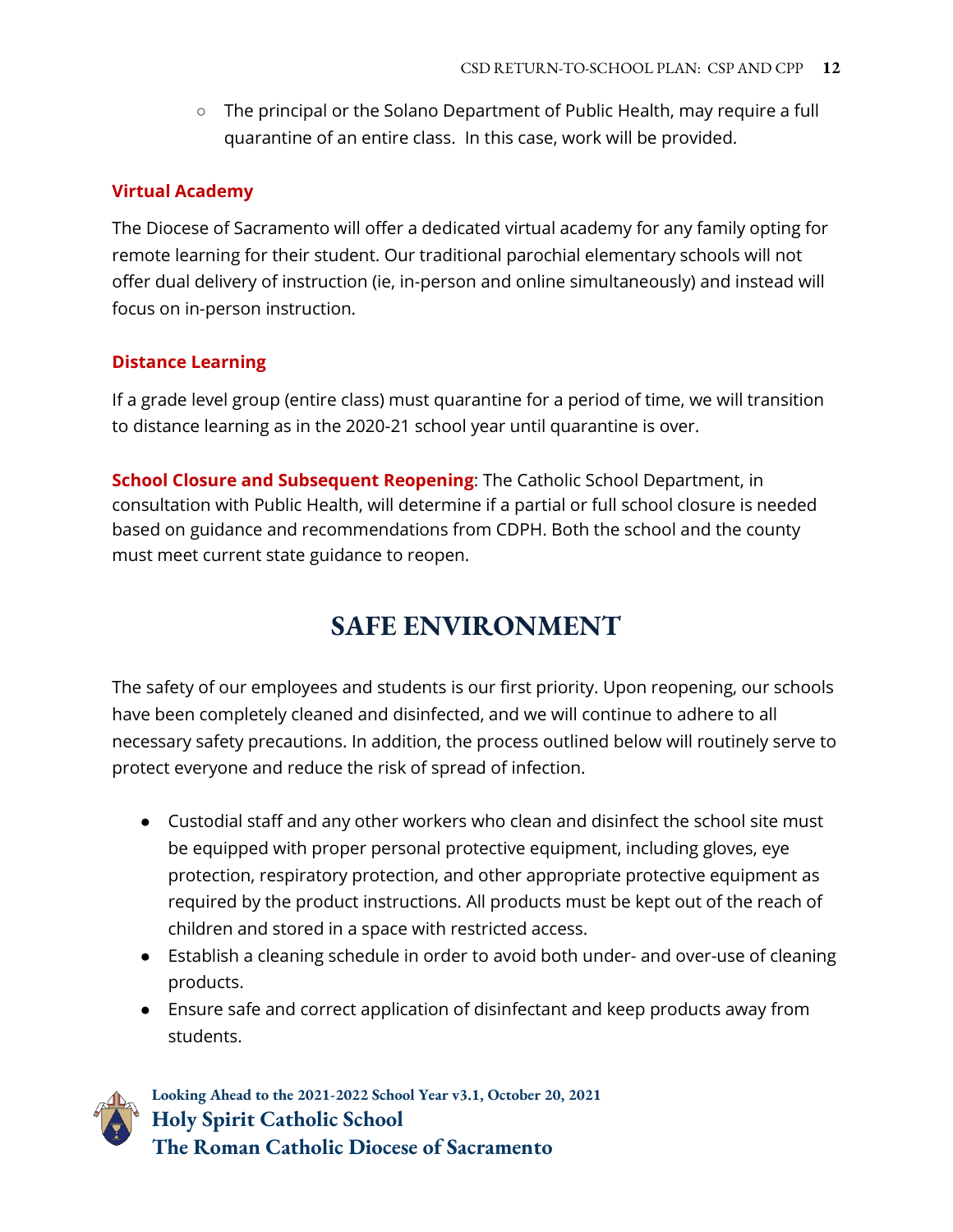● Ensure proper ventilation during cleaning and disinfecting. Introduce fresh outdoor air as much as possible for example by opening windows where practicable.

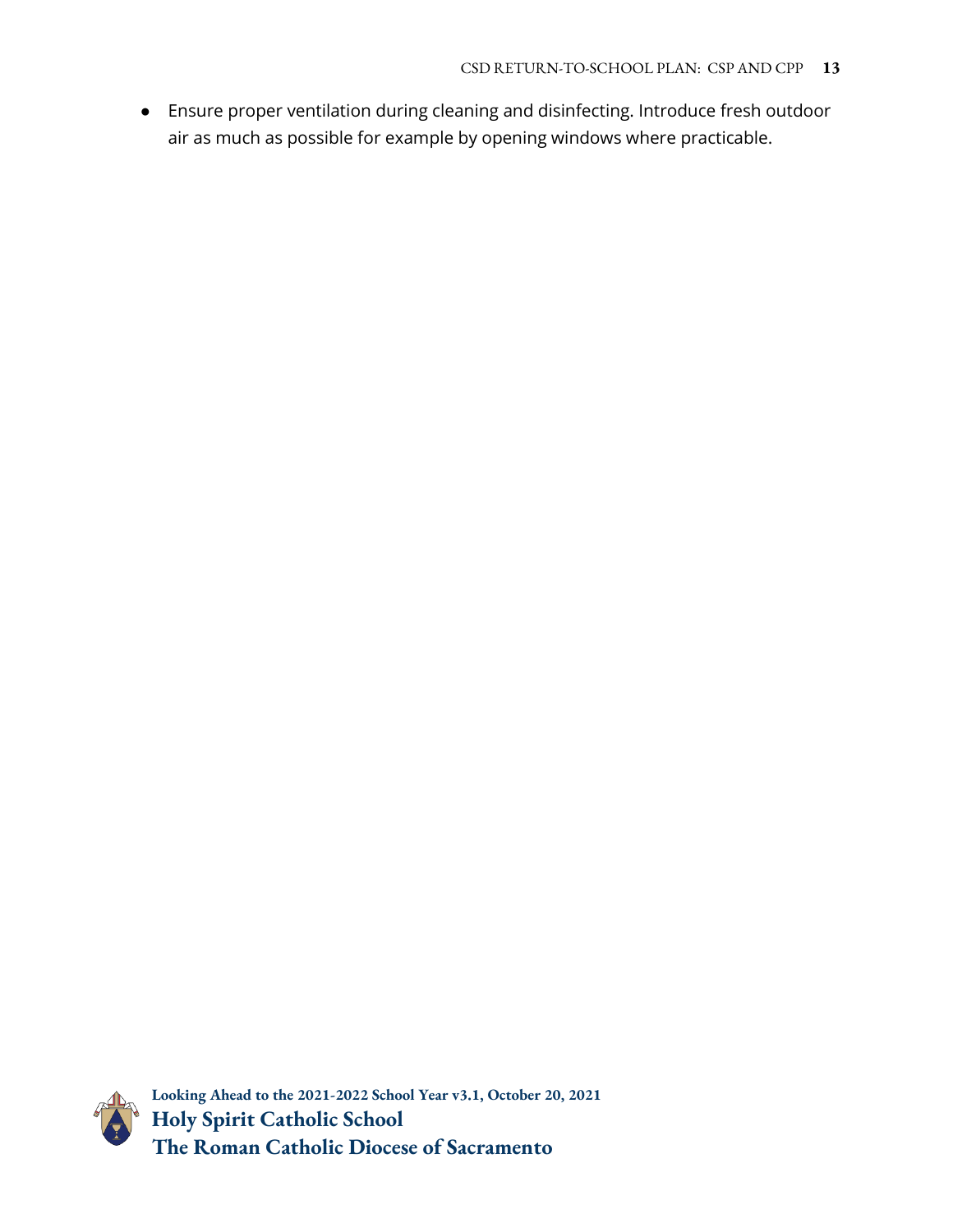### **COVID-19 Symptom & Quarantine Decision Forest for K-12 Schools**

The Decision Forest is based on guidance from the California Department of Public Health and local recommendations from Sacramento County Public Health. It is updated regularly to align with evolving guidance. Schools should ensure they are using the latest version and discard all previous versions. The Decision Forest provides general guidance for common scenarios, but cannot account for every possible situation. Schools requiring technical assistance can contact the SCPH Schools Team for guidance at SCPHschools@saccounty.net.

#### TREE #1: STUDENT OR STAFF WITH SYMPTOMS



\*\* School setting in which students are supervised by school staff, including indoor or outdoor school settings and school buses. October 15, 2021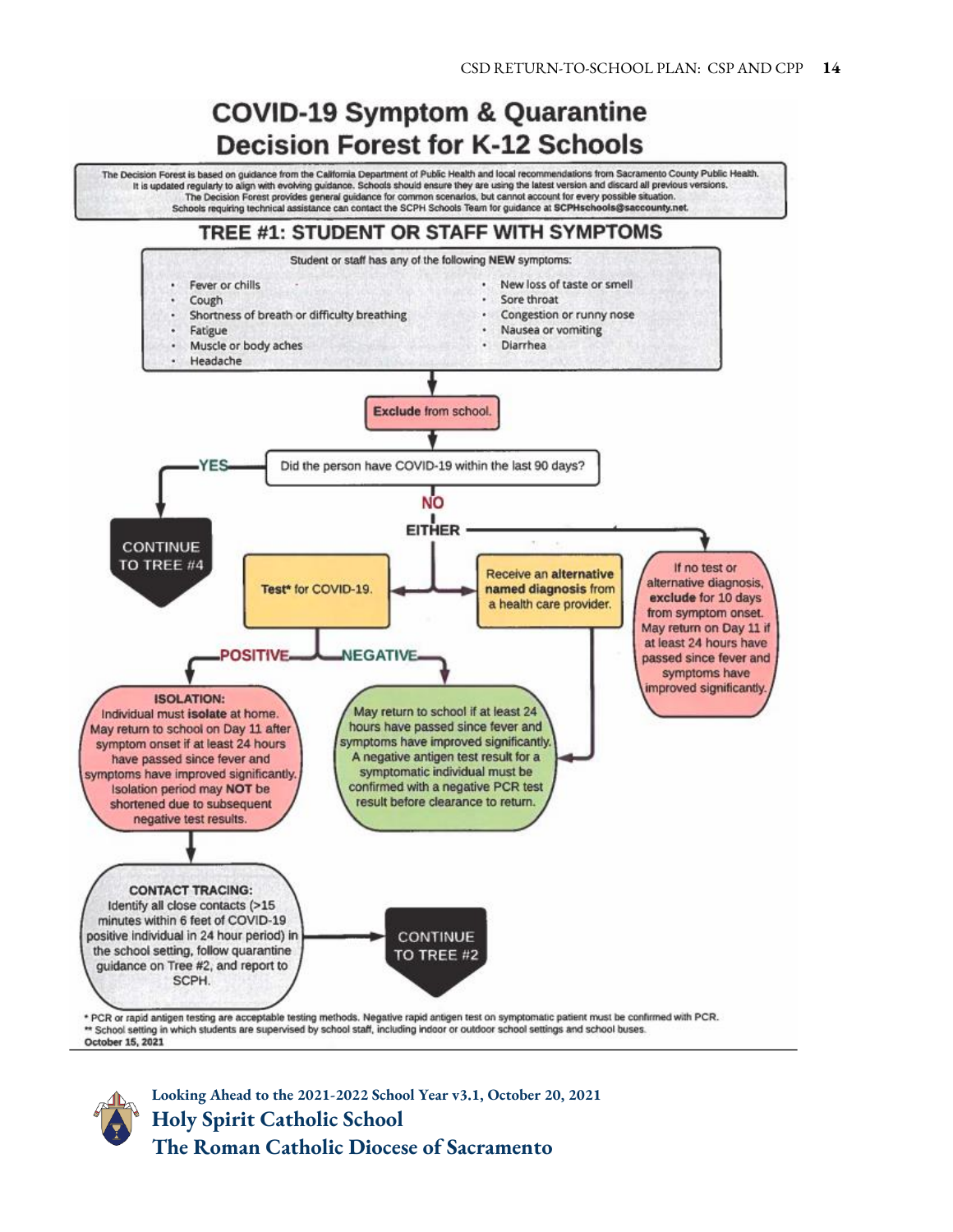

TREE #2: COVID-19 POSITIVE PERSON AT SCHOOL\*\*

Figure is a substitution of the supervised by school staff, including induct or outdoor school settings and school buses.<br>Please note: Asymptomatic individuals who had COVID-19 in the past 90 days do not need to quarantine October 15, 2021

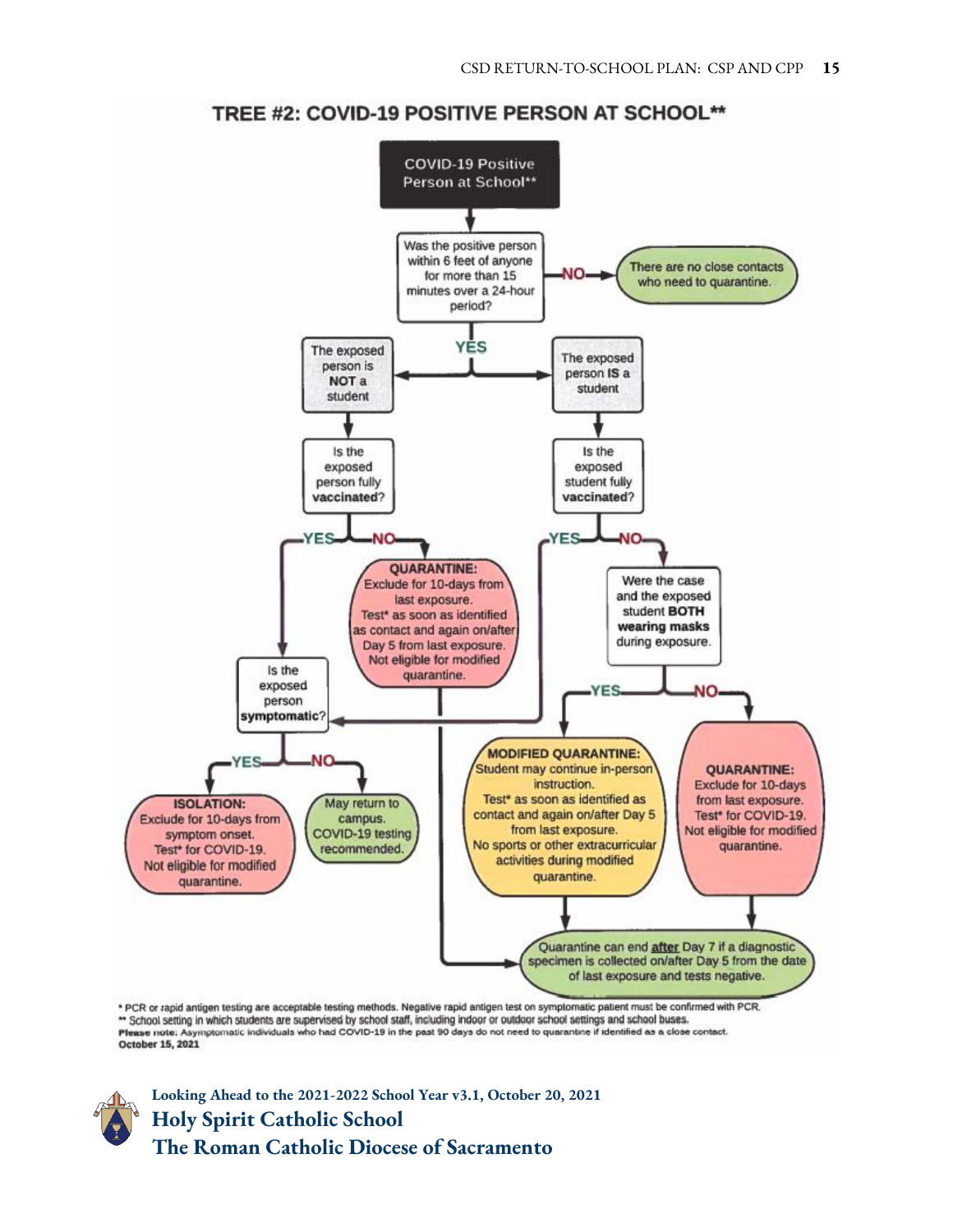#### TREE #3: COVID-19 POSITIVE EXPOSURE OUTSIDE OF SCHOOL



\* PCR or rapid antigen testing are acceptable testing methods. Negative rapid antigen test on symptomatic patient must be confirmed with PCR. \*\* School setting in which students are supervised by school staff, including indoor or outdoor school settings and school buses. Please note: Asymptomatic individuals who had COVID-19 in the past 90 days do not need to quarantine if identified as a close contact. October 15, 2021